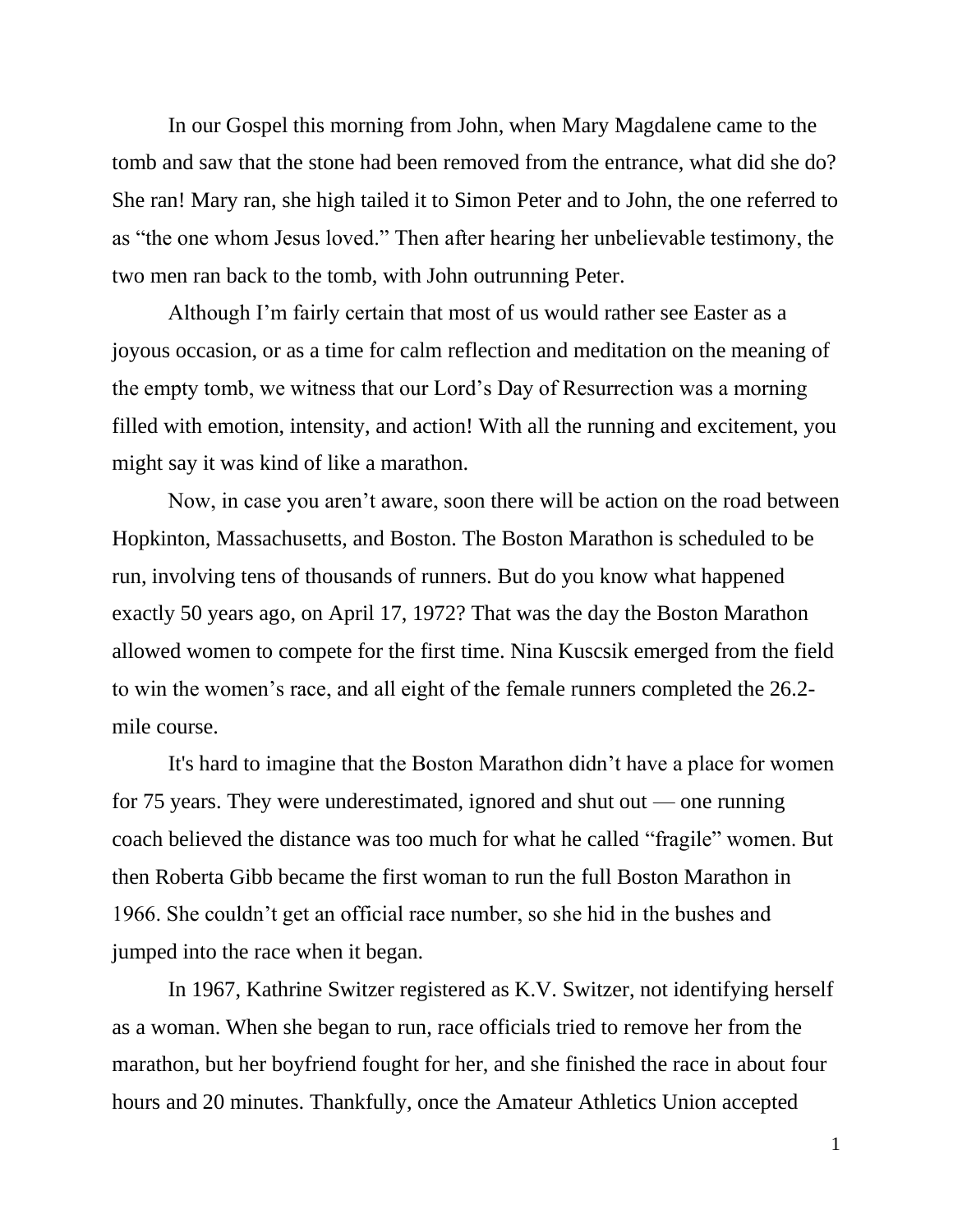women into long-distance running Boston eventually opened the race to allow them to compete. Now, women are running in Boston every year, as well as in marathons around the world.

Just as 1972 was a turning point for female marathoners, Easter morning was a moment of truth for the followers of Jesus. Until then, Mary Magdalene wasn't mentioned much in the gospel of John. The only clear report is that there were three Marys standing near the cross of Jesus: his mother Mary, "and his mother's sister, Mary the wife of Clopas, and Mary Magdalene."

Apparently, the name Mary was very common among Jewish women of that time, and John tells a number of stories about another Mary, the sister of Martha and Lazarus. But suddenly, Mary Magdalene slips into the race. Like Roberta Gibb, popping out of the bushes, or Kathrine Switzer, running as K.V. Switzer, Mary Magdalene makes a dramatic appearance. Early on the first day of the week, while it is still dark, Mary comes to the tomb. She is the first of the followers of Jesus to make this trip. She arrives before Simon Peter … before John … before any of the other men. Like a woman training for a marathon, she hits the road early. Run, Mary, run!

What Mary sees is that "the stone had been removed from the tomb." This discovery upsets her, since she assumes that grave robbers have been at work. So...she runs to Simon Peter and to John, and says to them, "They have taken the Lord out of the tomb, and we do not know where they have laid him." Notice that she calls Jesus "the Lord," and she says to them that "*we* do not know where they have laid him." By calling Jesus "the Lord" and using the plural "we," she is identifying herself as part of the community of Jesus' followers. Clearly, there were more than 12 disciples, and not all of them were men.

Beth Moore is one of the most effective Bible teachers in the Christian community, especially among women. She has spoken at big-name evangelical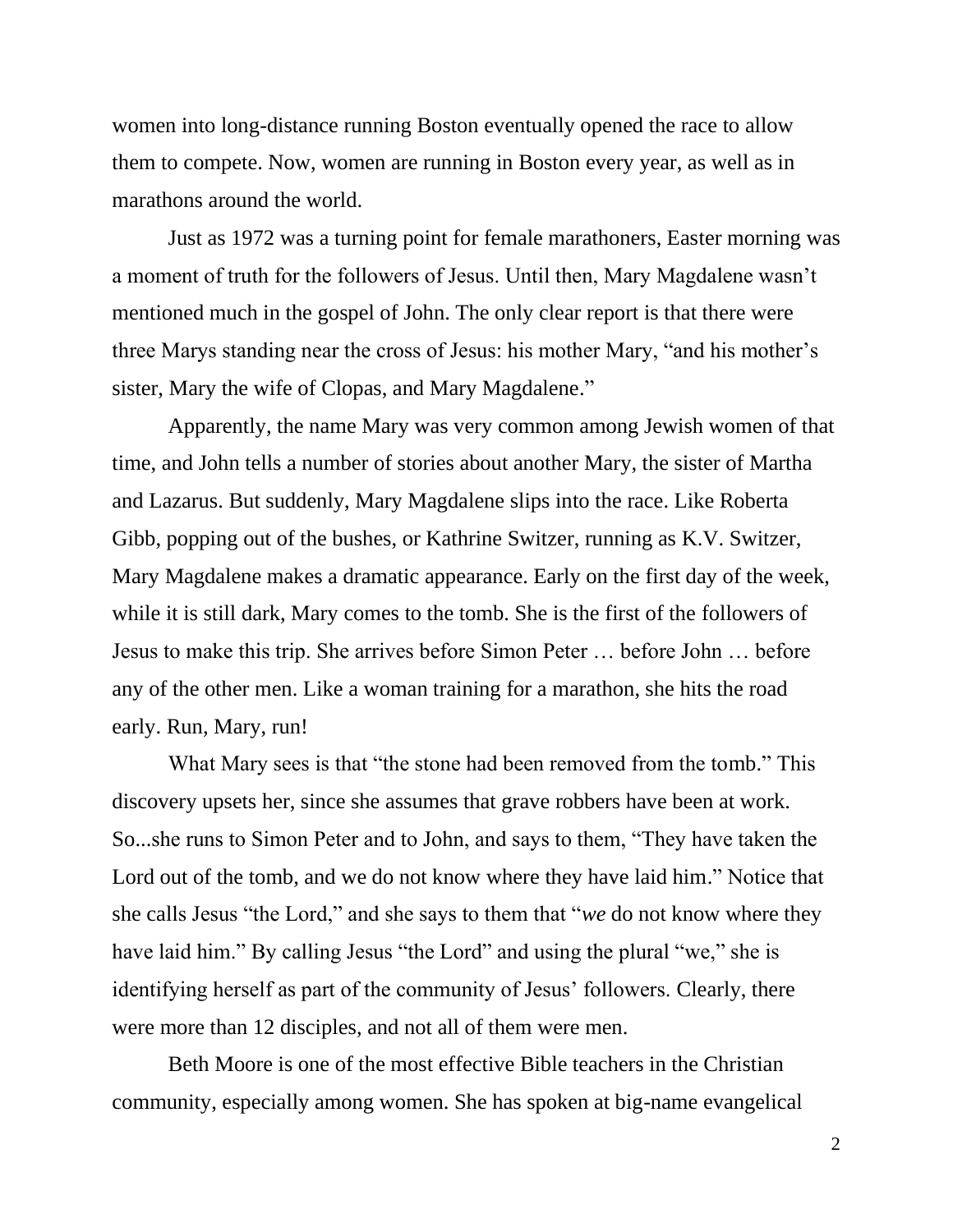churches, and her studies are everywhere. A leader of the Southern Baptist Convention has said that it would be hard to find a church "where at least some segment of the congregation has not been through at least one Beth Moore study."

But now, Moore has been transformed. "The old way is over," she says. "The stakes are too high." She is appalled by sexual misconduct in the worlds of politics and the church. She is adamant that Christian men should always treat women exactly as Jesus did: "always with dignity, always with esteem, never as secondary citizens.

Jesus treated Mary Magdalene with dignity and esteem, never as secondclass. And this seems to be the attitude of Peter and John as well. The two men take Mary seriously and respond to her by running to the tomb with her. They run together, but at one point, John pulls ahead and reaches the tomb first. John peers in and sees the linen wrappings, but he does not go in. Peter arrives, enters the tomb, and sees both the wrappings and the cloth that had been on Jesus' head. Strangely, the cloth is "rolled up in a place by itself." Perhaps providing the disciples with a clue that maybe the disappearance of Jesus was not a robbery. After all, what grave-robber would take the time to roll up a cloth and carefully lay it aside?

Then John enters the tomb, and the gospel says that "he saw and believed." That's a curious phrase, isn't it? It leaves us to wonder exactly what it was that he saw and believed. Perhaps he saw that the tomb was empty, and he believed the truth of Mary's story. That may have been enough for him, for that moment in time. He heard Mary's story, and he believed her.

Each of us is challenged to believe what our fellow Christians tell us. There are truths that we need to hear, and there are insights and experiences that come to us from people who have often been overlooked or ignored. We need to learn to listen to the testimonies of others, especially individuals who have experienced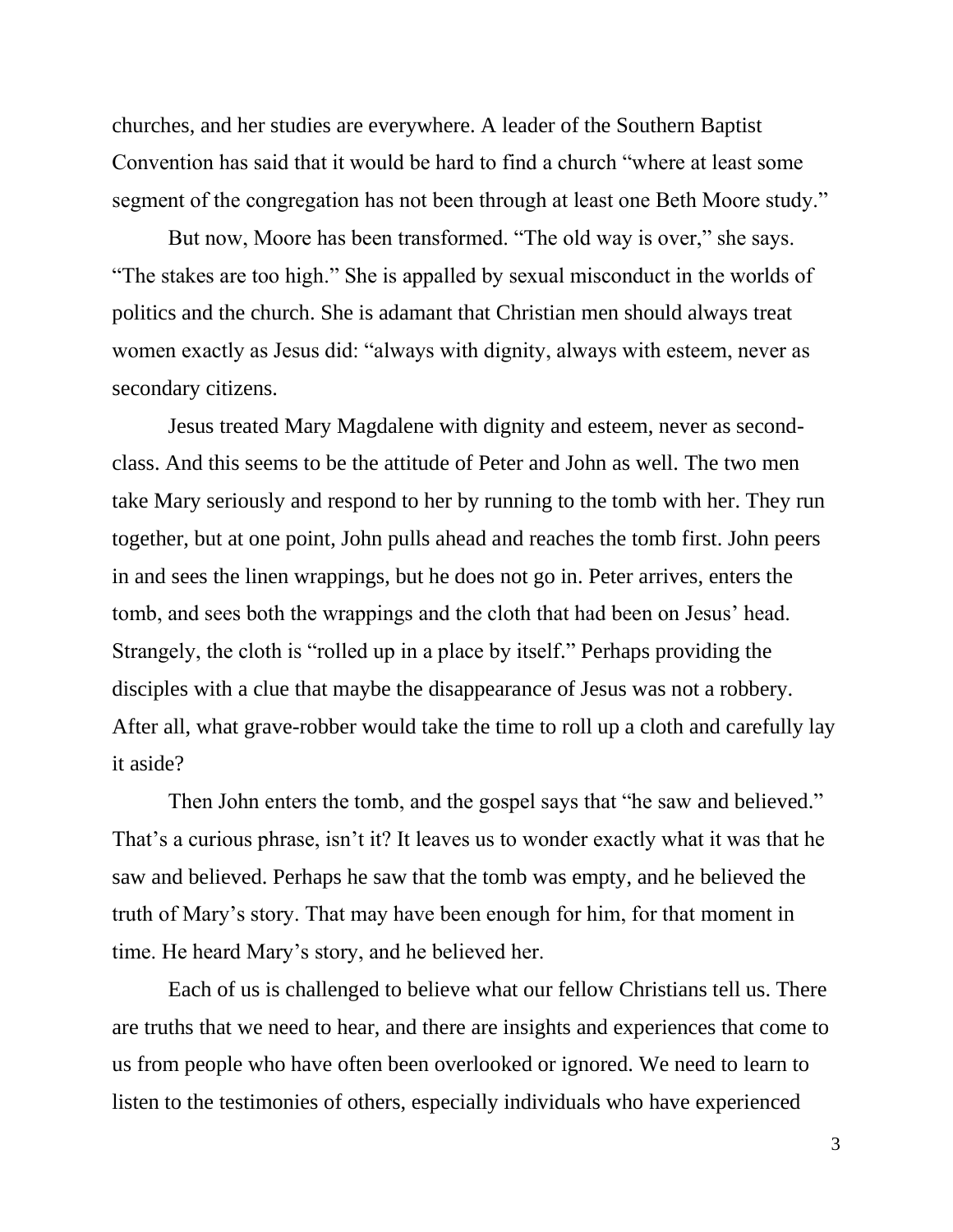injustice or oppression in this world due to the power and abuse that runs rampant within our society. You might say that we need to Wake up, we need to listen, we need to learn to believe. After all, to John's credit, he believed what Mary told him. We should do the same, throughout the Christian community.

Now it is most certainly true that John did not yet believe that Jesus had conquered death. The gospel tells us that he and Peter "did not understand the scripture, that he must rise from the dead." At this point, it is enough to see the empty tomb and believe. Then Peter and John return to their homes. They are done running, for now.

But Mary, even though she is weeping, does not drop out of the marathon. Looking into the tomb, she sees two angels in white and tells them she is weeping because someone has taken away her Lord. A moment later, she turns, sees a man that she assumes is a gardener, and says to him, "Sir, if you have carried him away, tell me where you have laid him, and I will take him away." For Mary, Easter morning begins not with joy, but with weeping and struggle.

Now if for one reason or another you find yourself feeling the same way, don't lose heart. Hang in there, just as Mary did. At that point in the story she is hitting Heartbreak Hill at mile 20 of the Boston Marathon. It is natural to struggle with doubt and uncertainty, especially when you are being challenged by something you have never encountered before.

Aside from the empty tomb, my favorite part of this particular Gospel account is when Jesus recognizes her. "Mary!" he says. She turns and says, "Rabbouni!" which means "teacher." In the middle of her pain and struggle, Jesus sees her for who she is. And I can say with absolute certainty that the very same is true for you. Wherever you are on the marathon of your faith development, Jesus sees you and he recognizes you. All you have to do is respond. Say yes to Jesus and let him be your Rabbi, your Teacher!